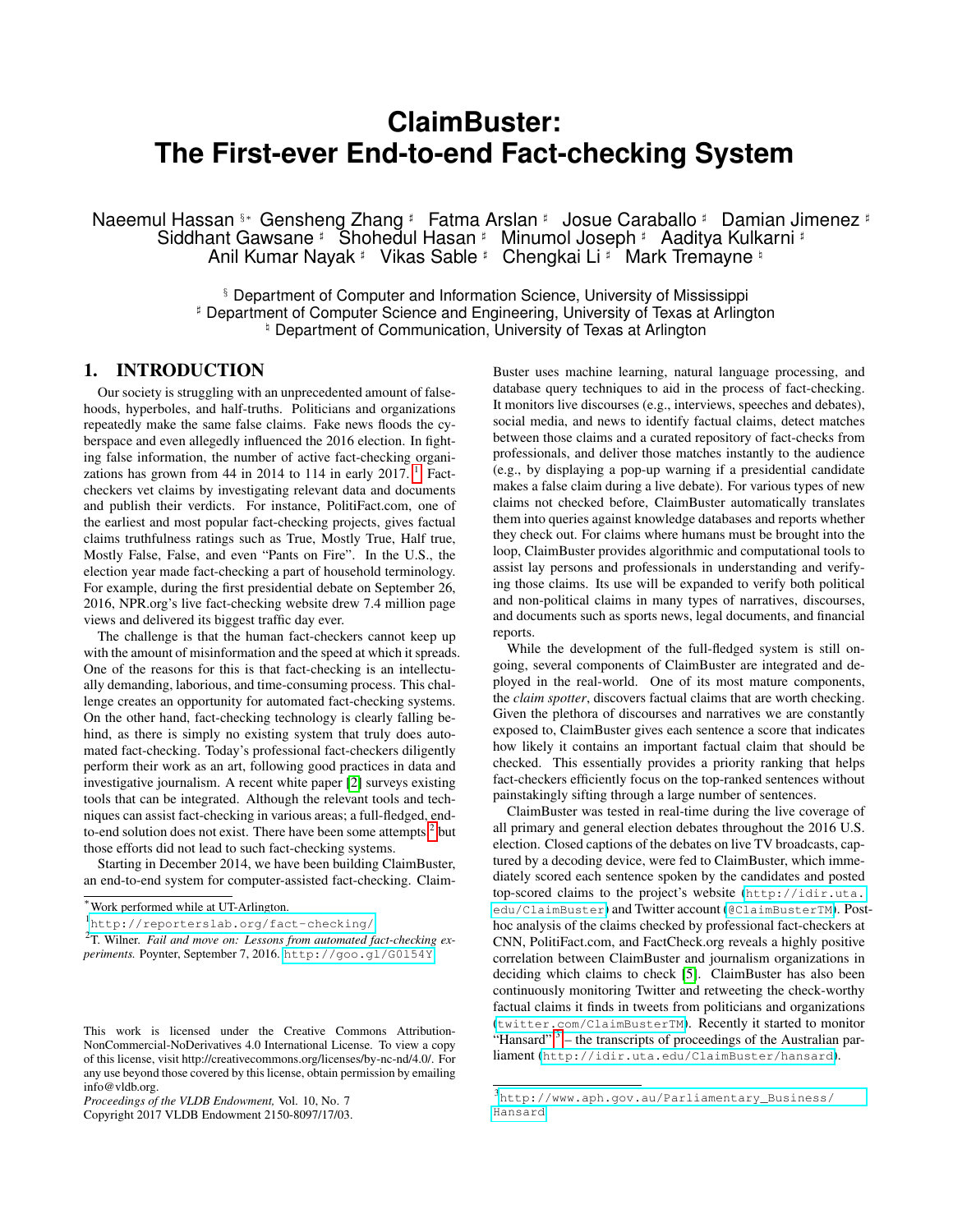

<span id="page-1-2"></span>Figure 1: System architecture of ClaimBuster.

ClaimBuster already produces true-or-false verdicts for certain types of factual claims. Given a factual claim which is scored highly by the claim spotter component, ClaimBuster may reach a verdict by two methods. One method is to translate the factual claim into questions and their accompanying answers. It then sends the questions to question-answering systems and compares the returned results with the aforementioned answers; producing a verdict based on the presence/absence of a discrepancy between these two sets of answers. The other method is to search in a repository for similar or identical claims that have already been fact-checked by professionals and to use the verdicts from the professionals. In the case that ClaimBuster is not able to produce a verdict, it provides processed search results from a general search engine to assist vetting the claim.

The ClaimBuster project has received wide recognition in the fact-checking community and substantial media coverage. (See <http://idir.uta.edu/claimbuster/press> for a list of media outlets and the stories in which they cover ClaimBuster.) The aforementioned white paper calls ClaimBuster a tool with "the most advanced generalised automatic claim spotting." [\[2\]](#page-3-0) Others considered it "perhaps the biggest development to date" in ranking claims<sup>[4](#page-1-0)</sup> and "a pretty useful guide for journalists and those members of the public who wish to spend time using an algorithm to help find facts."<sup>[5](#page-1-1)</sup>

ClaimBuster, upon completion, can benefit a large base of potential users. It directly benefits citizens and consumers by improving information accuracy and transparency. It helps news organizations speed up their fact-checking and ensure the accuracy of their own news stories. Businesses can use ClaimBuster to identify falsehoods in their competitors' and their own reports and press releases. It can also assist professionals such as lawyers in verifying documents.

### <span id="page-1-5"></span>2. SYSTEM OVERVIEW

The ClaimBuster system is hosted at [http://idir.uta.edu/](http://idir.uta.edu/ClaimBuster) [ClaimBuster](http://idir.uta.edu/ClaimBuster) and its features are being constantly expanded. Figure [1](#page-1-2) depicts its system architecture. The *claim monitor* interfaces various data sources (social media, broadcasted TV programs, and websites) with ClaimBuster. The *claim spotter* identifies checkworthy factual claims in verbose text from the data sources. The *claim matcher* finds existing fact-checks that are closely-related or identical to the discovered claims. In this way, we fully leverage well-researched fact-checks from professional fact-checkers. This is particularly useful, because oftentimes the same false claims are repeated. [6](#page-1-3) When a matching fact-check cannot be found, the *claim checker* queries external knowledge bases and the Web to vet the factual claims. The *fact-check reporter* compiles the evidence from the claim matcher and the claim checker, and presents fact-check reports to users through various channels, such as the project website, its Twitter account, a Slackbot, and a public API. Below we explain these components in more detail.

Claim Monitor: This component continuously monitors and retrieves texts from a variety of sources, upon which claim spotting is applied to discover important factual claims. At present, the system monitors the following sources.

*Broadcast Media*: ClaimBuster uses a decoding device to extract closed captions in broadcasted TV programs. This was used for our live coverage of all twenty-one primary election debates and four general election debates of the 2016 U.S. presidential election. One challenge in delivering the live coverage of such events is the lack of speaker identity in the closed captions. ClaimBuster timely derives the speaker of a sentence using the Twitter Streaming API. The idea is based on the premise that, during a popular live event, active Twitter users tend to mention the speaker while tweeting a statement the speaker made. Details of speaker identification in ClaimBuster can be found in [\[7\]](#page-3-2).

*Social Media*: ClaimBuster has been continuously monitoring a list of 2220 Twitter accounts (U.S. politicians, news and media organizations) using the Twitter streaming API. It filters out non politics-related tweets using an SVM classifier [\[1\]](#page-3-3).

*Websites*: ClaimBuster also gathers data from websites. For instance, as mentioned in Section [1,](#page-0-3) it monitors the transcripts of proceedings of the Australian parliament.

Claim Spotter: Given a sentence, ClaimBuster gives it a score between 0.0 and 1.0. The higher the score, the more likely the sentence contains check-worthy factual claims. The lower the score, the more non-factual, subjective and opinionated the sentence is. ClaimBuster's score is based on a classification and scoring model.

<span id="page-1-0"></span><sup>4</sup>K. Moreland and B. Doerrfeld. *Automated Fact Checking: The Holy Grail of Political Communication.* Nordic APIs, February 25, 2016. [http://](http://goo.gl/uhsnyT) [goo.gl/uhsnyT](http://goo.gl/uhsnyT)

<span id="page-1-1"></span><sup>5</sup> P. Fray. *Is that a fact? Checking politicians' statements just got a whole lot easier.* The Guardian, April 18, 2016. <http://goo.gl/1UJfzU>

<span id="page-1-4"></span><span id="page-1-3"></span><sup>6</sup>A. D. Holan. *All Politicians Lie. Some Lie More Than Others.* The New York Times, December 11, 2015. <http://goo.gl/Js0XGg> 7<br><http://dev.twitter.com/streaming/overview>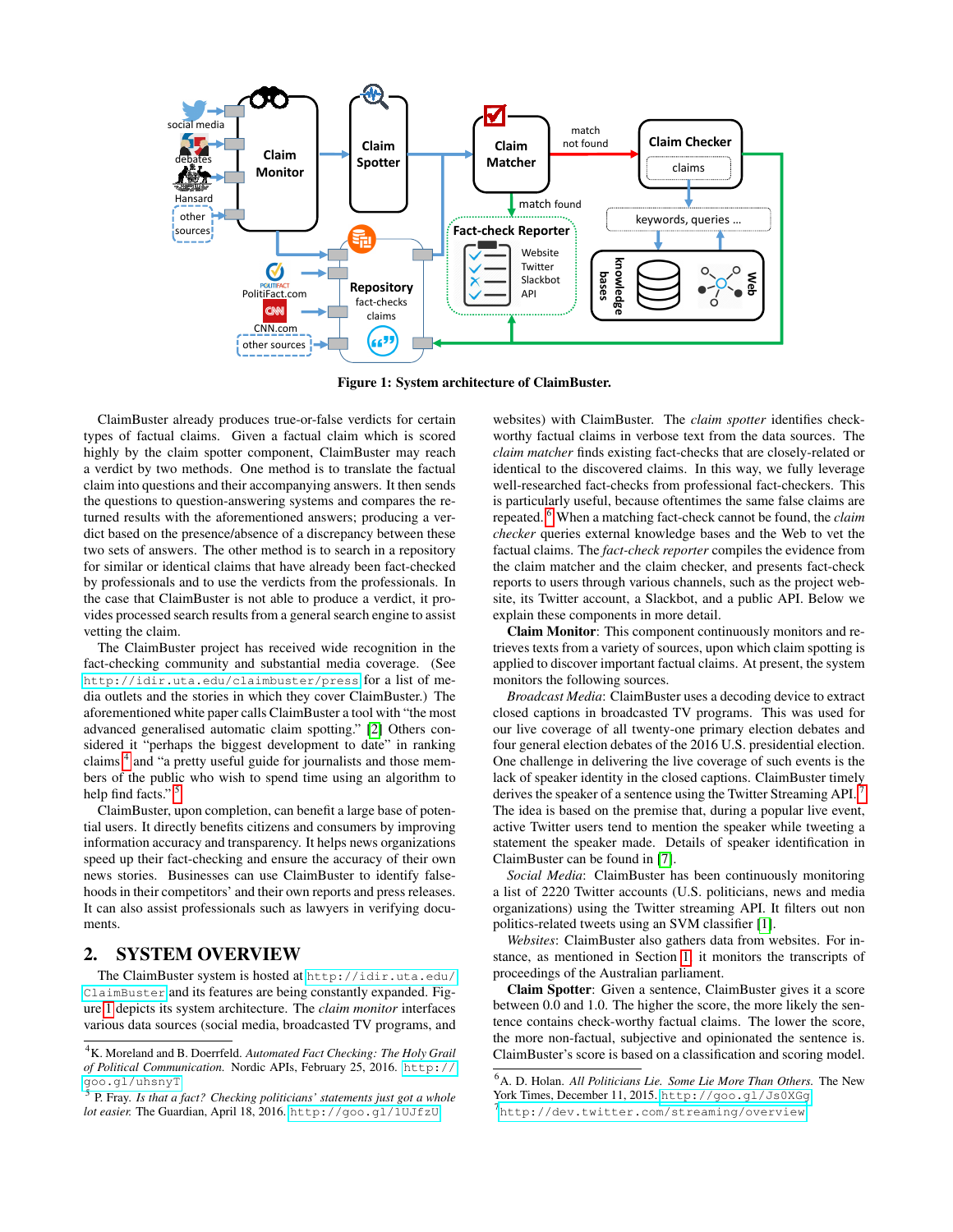

Data Collection Press Acknowledgement

#### 2016 Third Presidential Debate Live. Oct. 19, 2016, 9 p.m. EST

Venue: Venue: University of Nevada, Las Vegas, Nevada. Broadcasted by: C-SPAN.

Least Check-worthy >=0.1>=0.2>=0.3>=0.4>=0.9>=0.7>=0.8>=0.9>=1.0 Most Check-worthy



<span id="page-2-2"></span>Figure 2: The user interface of ClaimBuster when it is applied on a debate.

The model was trained using tens of thousands of sentences from past general election debates that were labeled by human coders. Its features include the tokens in sentences and the tokens' partof-speech (POS) tags. The recall and precision in detecting checkworthy factual claim are 74% and 79%, respectively [\[3,](#page-3-4) [4\]](#page-3-5).

The claim spotter has been applied on sentences from all the aforementioned sources, including the closed captions of the presidential debates, tweets, and Hansard. Post-hoc analysis of the claims from the primary debates for the 2016 U.S. presidential election checked by professional fact-checkers at CNN, PolitiFact.com and FactCheck.org reveals a highly positive correlation between ClaimBuster and journalism organizations in deciding which claims to check and the topics of the selected claims [\[5\]](#page-3-1). Although its scoring and ranking model was trained using a labeled dataset of presidential debates, we find that the model achieved strong results on politics-related tweets and Hansard as well.

Claim Matcher: Given an important factual claim identified by the claim spotter, the *claim matcher* searches a fact-check repository and returns those fact-checks matching the claim. The repository was curated from various fact-checking websites. The system has two approaches to measuring the similarity between a claim and a fact-check. One is based on the similarity of tokens and the other is based on semantic similarity. An Elasticsearch <sup>[8](#page-2-0)</sup> server is deployed for searching the repository based on token similarity, while a semantic similarity search toolkit, Semilar [\[8\]](#page-3-6), is applied for the search based on semantic similarity. We combine the search results from both in finding fact-checks similar to the given claims.

Claim Checker: Given a claim, the *claim checker* collects supporting or debunking evidence from knowledge bases and the Web. With regard to knowledge bases, it uses a question generation tool [\[6\]](#page-3-7) to generate many questions based on the claim and select those *good* questions which are then sent to the question answering en-gine Wolfram Alpha via an API.<sup>[9](#page-2-1)</sup> Then the answers from Wolfram Alpha are extracted. Simultaneously, it sends the aforementioned questions to Google via HTTP requests and extracts the answers from Google's answer boxes in the HTML responses. If any clear discrepancies between the returned answers and the claim exist, then a verdict may be derived and presented to the user.

Meanwhile, the factual claim itself is sent to Google as a general web search query. The claim checker then parses the search result and downloads the web page for each top result. Within each such page, it finds sentences matching the claim. The matching sentences and a few of their surrounding sentences are then grouped together into a *context*. The contexts, answers returned from Wolfram Alpha and Google answer boxes, as well as any verdicts derived from those answers form the supporting or debunking evidence for the claim. The evidence is reported to the user, as follows.

Fact-check Reporter: The *fact-check reporter* synthesizes a report by combining the aforementioned evidence and delivers it to users through the project website. Furthermore, ClaimBuster also delivers the claim spotter scores on claims through a variety of channels, including its website, Twitter account, API, and Slackbot. Its Twitter account (@ClaimBusterTM) retweets highly-scored tweets from politicians and organizations and posts highly-scored claims

<span id="page-2-0"></span><sup>8</sup> <https://github.com/elastic/elasticsearch>

<span id="page-2-1"></span><sup>9</sup> <http://products.wolframalpha.com/api/>